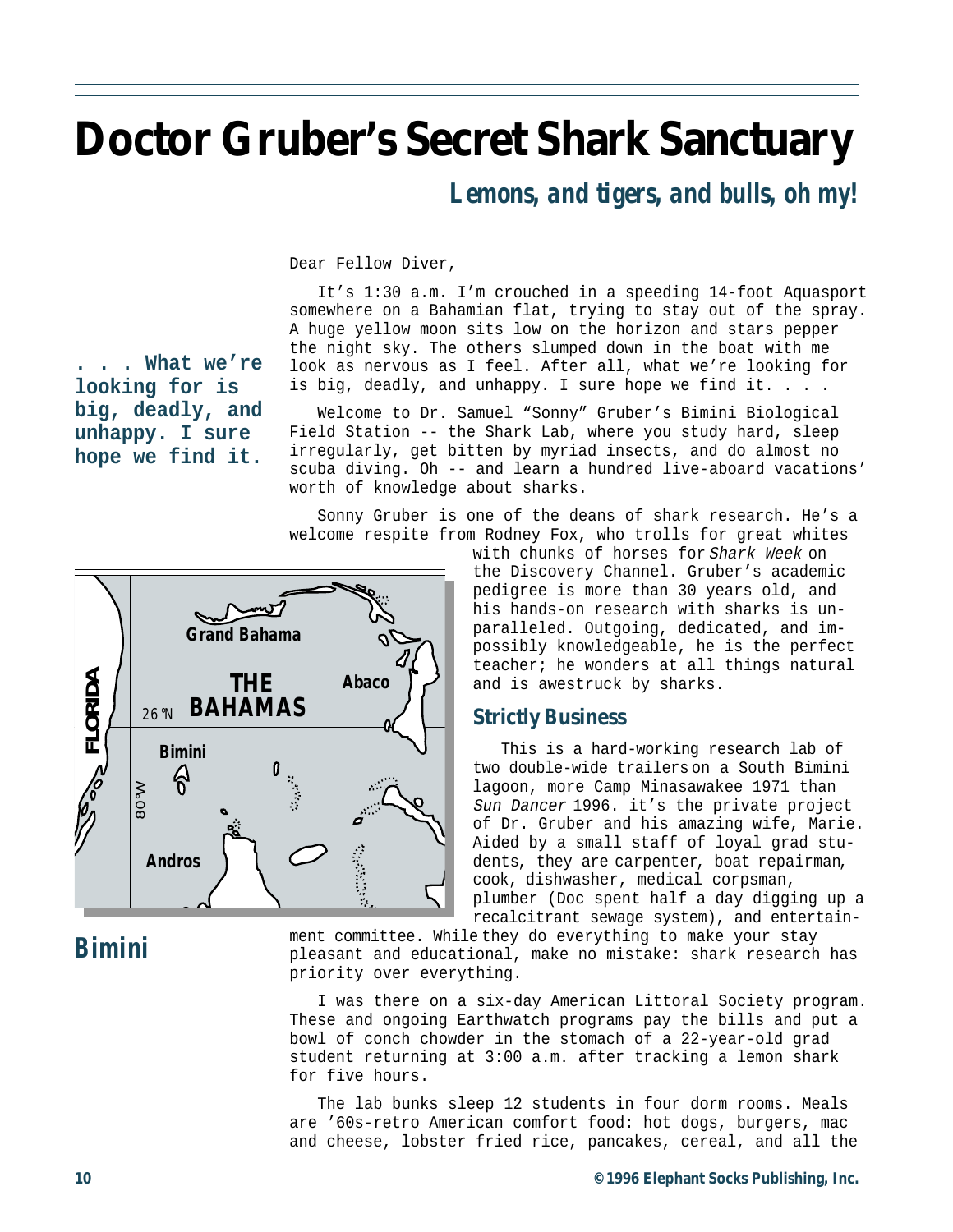PBJ's you can eat. There's always fresh fruit. Most nights we had home-baked desserts. Kool-Aid's free. Marie Gruber is the cook and house mother; you won't be treated with more love and care unless you're at your mom's.

#### **Hands On**

I'm standing in 18 inches of water in the north Bimini lagoon, on the edge of the mangroves. "Doc. One headed your way," whispers a fellow student stationed up the shoreline. A beautiful 70-cm juvenile lemon shark is gliding along the base of the mangroves, searching, perhaps, for a small crab. "Don't move, don't move, don't move," shushes Gruber. We barely breathe. If this little guy would just swim into the gill net. . . . He swims past my feet, somehow

sensing the net behind me, and swerves away. Damn. Fifteen minutes later, he finally swims into the net. The students gently bring him aboard, safe in a tray of water. Oh, no claspers -- it's a "she." I touch her skin, watch her nictitating membrane pop up to protect her eye, and record her tag information. She and Doc have met before, and she carries a

small magnetic tag that can be read with a wand. She's almost two years old; she'll probably live to be 40 or older. Once she's reached 13 or so, she'll have a few pups every other year. Each will be born a 50-cm-long perfect shark, ready to take on the world. Before she's released, she's carefully walked by a staff member to insure that she's swimming well.

School! We sit in the lab



Underwater Explorers Society (UNEXSO) has announced it will offer divers SharkLab: A Shark Feeder and Behavior Specialty Course beginning this spring.

*UNEXSO's SharkLab*

UNEXSO describes its SharkLab as intensive coursework in shark biology and behavior and marine ecology during which divers will learn to use a shark feeding tube and steel-mesh, chainmail shark suit and gloves.

 For more information on SharkLab, contact UNEXSO (800-992-3483 or 954-351-9889, fax 954-351-9740, e-mail 102006.3215@compuserve.com).

on uncomfortable folding metal chairs. Doc is assisted by Dean Grubbs, a former student and bright young shark scholar. They trade lectures, show slides, and answer questions on shark evolution, taxonomy, behavior, and sensory abilities. Most of us scribble notes, and all fire questions at will. Like many good teachers, Doc tries to cram too much into the week, and he has difficulty terminating a tangent when the conversation wanders. "How'd we get here?" he asks. It doesn't much matter -- I learn a ton while he's talking about sting rays' eyes, althoughwe're supposed to be discussing shark evolution.

School's out! Two staffers have radioed that a two-meter lemon shark is on a long line. We pile into the boat. Though

**. . . There were probably three or four other tigers hanging around, seeing whether the commotion meant a meal for them.**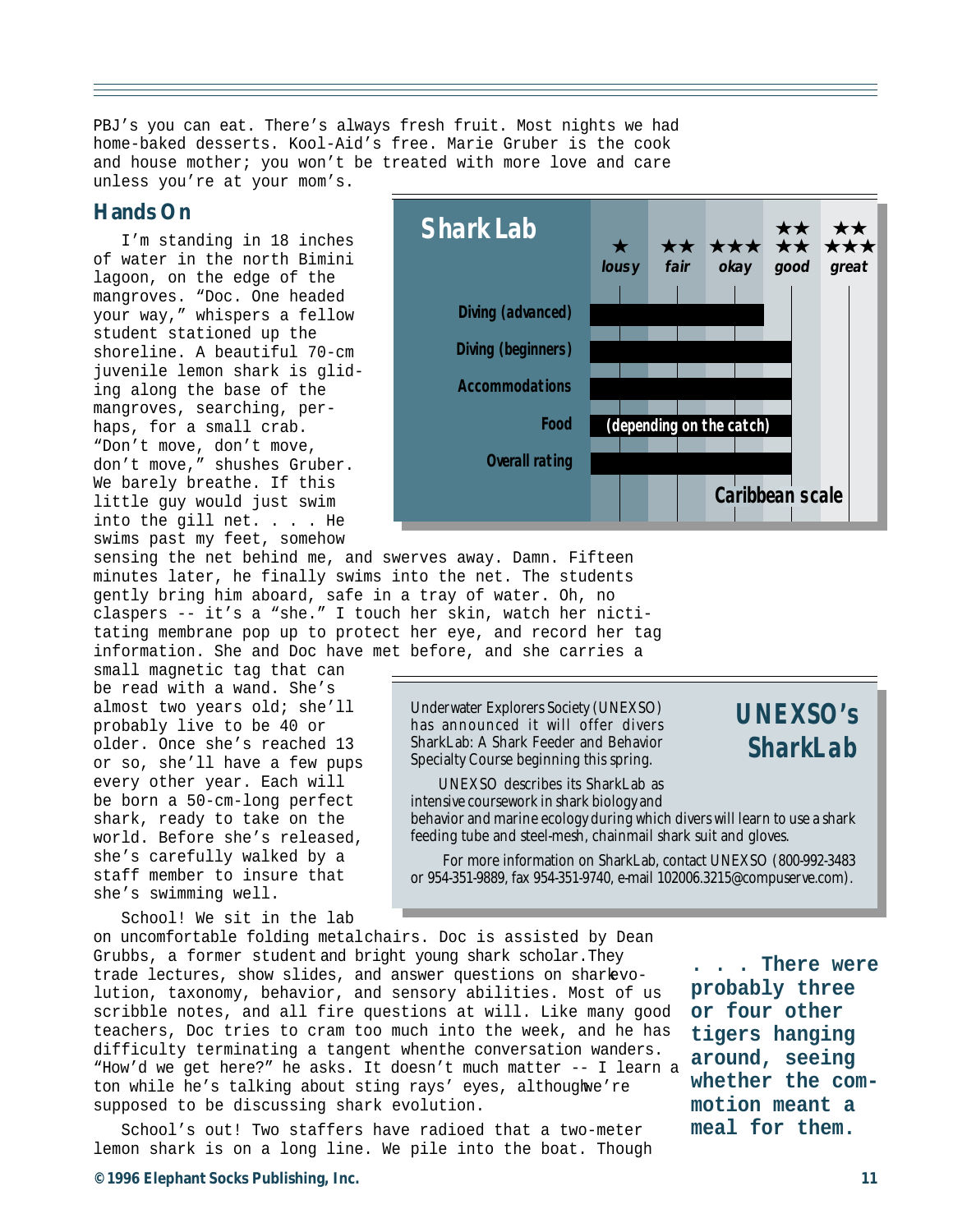this is probably the 400th lemon shark Doc has tagged, you'd think it was his first. He's visibly nervous, and will be until

## *Send It to Suunto*

Need servicing or repair? Reader Arthur Graf (San Antonio, Texas) says forget sending it to Seaquest. After waiting a couple of months, he got only "a long song and dance" that concluded by saying it was unrepairable. So he sent it directly to

Suunto in Finland. The Finns returned it in two weeks — fully operational.

For instructions, contact Miss Kirsi Leppanen, Export Coordinator, Juvan teollisuuskatu 8, FIN-02920, Espoo, Finland, telephone 358-0-847033, fax 358-0-843810. Use Federal Express, Graf says. "The U.S. Post office is incapable of sending a U.S. money order to Finland."

the shark is swimming under its own steam. The critter is carefully tied to the side of the boat while tissue samples are taken and he's measured ("270 cm total length -- a big one!"). Then he's released with a float attached to his tail to slow him a little while we snorkel alongside. Lucille, a 60-something grandmother, leads the snorkeling pack.

Once the float is removed, he swims with the sinewy

motion of a young or infirm shark. Quickly, though, the oxygen-laden water coursing over his gills revives him, his body stiffens, and he disappears into the gloom, eager to forget the experience. There we stand, knowing he could easily bite off a leg, but we're sad to see him go.

#### **After Midnight**

It's 1:35 a.m. The boat has pulled alongside the whaler, where staffers Dean and Tim are trying to get a tiger shark

## *Ditty Bag*

The naturalist course I took cost \$800, but prices vary from course to course, and may be negotiable if you're a last-minute addition. You can always sign up through Earthwatch at 800-776-0188 (fax 617-926-8532) or check

out their Web page at http://gaia.earthwatch.org/. Contact Dr. Gruber at 305- 274-0628 or sgruber@rsmas.miami.edu.

Chalk's Airline has regularly scheduled service to Bimini from Miami; Dr. Gruber often charters a 17-passenger plane out of Ft. Lauderdale. There's no phone at the lab — the nearest one is a couple of miles away at the Yacht Club. As one of our group discovered, medical attention is hard to get, so bring your usual back-of-beyond medical survival kit. Don't go if you're pet-allergic — the place is actually run by three dogs and a cat. My favorite was Tibi (short for "tiburon," Spanish for "shark") — a wonderful little puppy of questionable descent.

There's pretty good snorkeling a short walk from the club; depending on the program you're involved with, you might have the time and energy to enjoy it. If you can, arrange a trip to the *Sapona* wreck, which is covered with schools of fish. If you're strong and not too bright, climb 35 feet to the top of the wreck and leap into the water. The jump itself is fairly safe, but the climb up involves lots of rusty rebar. Scuba diving is generally done with Scuba Bimini out of the Yacht Club. We did one morning (two tanks) with them. Capt. John Norwood does a fine job and has a great boat. Nevertheless, fish volume and diversity were disappointing on both dives. I don't think this is Norwood's fault.

Booze is not permitted at the lab. There were boxes of condoms tacked to the wall of both bathrooms, with a note explaining that while sex was not condoned at the Lab, if you must, please do it safely and discreetly. Both boxes were empty.

under control. The radio call came in just 30 minutes ago - two tigers were on the long line. One wasn't doing well, so it was tagged and released quickly; the other was just fine and could wait for us. As Dean and Tim wrestle the shark, Doc is shouting orders all around. When we get the animal tied at both ends, Dean puts a tape measure on him. "Three fifty-six!" Three and a half meters. Eleven and a half feet of apex predator. A monster. Our boat threatens to tip because we're all on the side nearest the critter. The shark is released, again with a temporary float and strobe. Go into the water with him? Dean doesn't hesitate, and, well, this is why I came here.

I pull my mask onto my head and slip into the dark water. Doc will later point out that there were probably